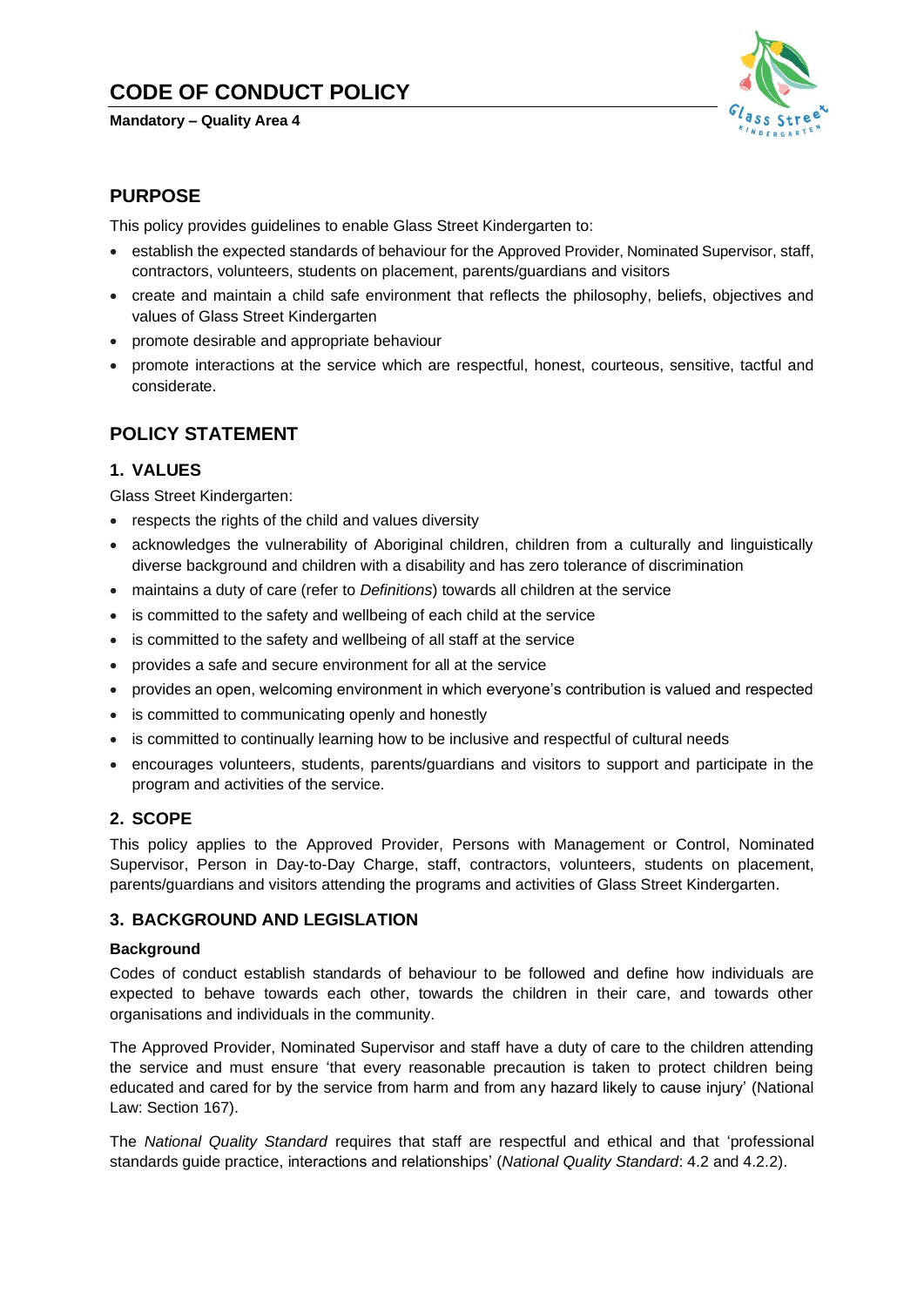Employers also have a legal responsibility to provide, as far as is practicable, a safe workplace that is free from discrimination, bullying and harassment.

Child Safe Standard 3 requires services to develop and review codes of conduct that establish clear expectations for appropriate behaviour with children including:

- how to respond to risks adults may pose to children or that children may pose to each other
- how to ensure the cultural safety of Aboriginal children and culturally and linguistically diverse children
- how to be inclusive of all children, including children with a disability.

A Code of Conduct should be informed by the service's philosophy, beliefs and values, and based on ethical principles of mutual respect, equity and fairness. Consideration should be given to the Victorian Teaching Profession *Code of Conduct and the Code of Ethics* and to the Early Childhood Australia's *Code of Ethics* in developing the code of conduct.

The Approved Provider must ensure that the Nominated Supervisor, staff, contractors, volunteers, students on placement, parents/guardians, children and others attending the programs and activities of Glass Street Kindergarten adhere to the expectations outlined in the Code of Conduct when communicating to and interacting with:

- children at the service and their parents and family members
- each other
- others in the community.

### **Legislation and standards**

Relevant legislation and standards include but are not limited to:

- *[Charter of Human Rights and Responsibilities Act 2006](http://www.legislation.vic.gov.au/Domino/Web_Notes/LDMS/PubStatbook.nsf/f932b66241ecf1b7ca256e92000e23be/54d73763ef9dca36ca2571b6002428b0!OpenDocument)* (Vic)
- Child Safe Standards (Vic)
- *Children, Youth and Families Act 2005* (Vic)
- *Child Wellbeing and Safety Act 2005* (Vic)
- *Disability Discrimination Act 1992* (Cth)
- *Education and Care Services National Law Act 2010*: Sections 166, 167, 174
- *Education and Care Services National Regulations 2011*: Regulations 155, 156, 157, 175
- *Equal Opportunity Act 2010* (Vic)
- *Fair Work Act 2009* (Cth)
- Fair Work Regulations 2009 (Cth)
- National Quality Standard, Quality Area 4: Staffing Arrangements
- *Occupational Health and Safety Act 2004*
- *Occupational Health and Safety Regulations 2007*
- *Racial Discrimination Act 1975*
- *[Racial and Religious Tolerance Act 2001](http://www.legislation.vic.gov.au/Domino/Web_Notes/LDMS/PubLawToday.nsf/a12f6f60fbd56800ca256de500201e54/ab66aeef028f70e7ca2576400082797c%21OpenDocument)* (Vic)
- *Sex Discrimination Act 1984* (Cth)
- Victorian Institute of Teaching *The Victorian Teaching Profession Code of Conduct*
- Victorian Institute of Teaching *The Victorian Teaching Profession Code of Ethics*

The most current amendments to listed legislation can be found at:

- Victorian Legislation Victorian Law Today: [http://www.legislation.vic.gov.au](http://www.legislation.vic.gov.au/)
- Commonwealth Legislation Federal Register of Legislation[: https://www.legislation.gov.au/](https://www.legislation.gov.au/)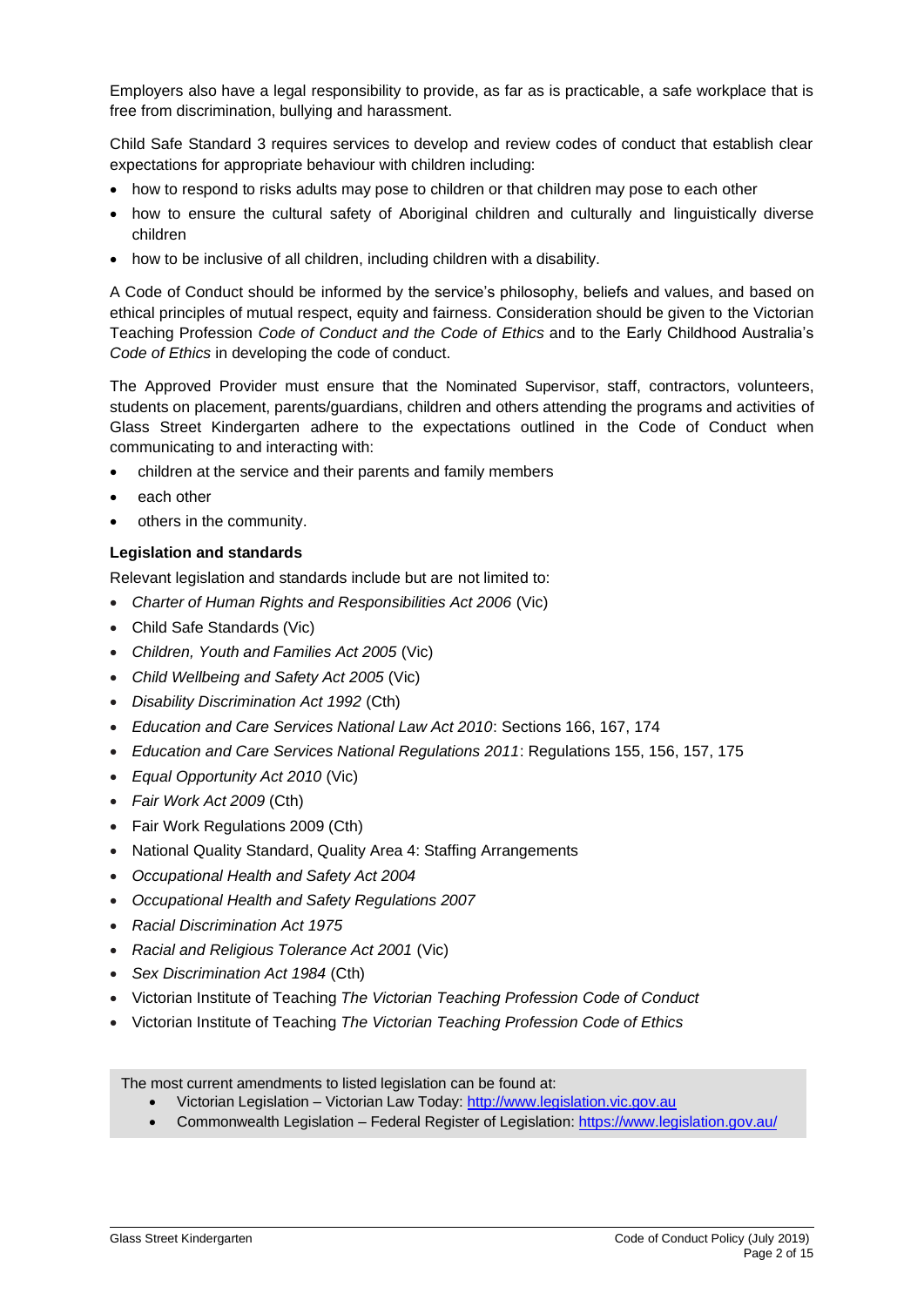### **4. DEFINITIONS**

The terms defined in this section relate specifically to this policy. For commonly used terms e.g. Approved Provider, Nominated Supervisor, Regulatory Authority etc. refer to the *General Definitions* section of this manual.

**Bullying:** Repeated verbal, physical, social or psychological behaviour that is harmful and involves the misuse of power by an individual or group towards one or more persons. Bullying occurs when one or more people deliberately and repeatedly upset or hurt another person, damage their property, reputation or social acceptance.

**Duty of care:** A common law concept that refers to the responsibilities of organisations to provide people with an adequate level of protection against harm and all reasonable foreseeable risk of injury.

**Ethical conduct:** Behavior which reflects values or a code of conduct.

**Harassment:** When someone is demeaning, derogatory or intimidating towards another person. Harassment includes:

- racial taunts
- taunts about sexual orientation or gender identity
- sexual harassment: unwelcome physical, verbal or written behaviour of a sexual nature
- repeated insulting remarks.

**Investigator:** A person/staff member assigned or organization engaged with the responsibility of investigating suspected breaches of the Code of Conduct by the Approved Provider.

**Notifiable complaint:** A complaint that alleges a breach of the Education and Care Services National Act or Regulation, or alleges that the health, safety or wellbeing of a child at the service may have been compromised. Any complaint of this nature must be reported by the Approved Provider to the secretary of DET within 24 hours of the complaint being made (Section 174(2) (b), Regulation 176(2) (b)). Written reports to DET must include:

- details of the event or incident
- the name of the person who initially made the complaint
- if appropriate, the name of the child concerned and the condition of the child, including a medical or incident report (where relevant)
- contact details of a nominated member of the Grievances Subcommittee/investigator
- Any other relevant information.

Written notification of complaints must be submitted via the National Quality Agenda IT system (NQAITS): [http://www.acecqa.gov.au/national-quality-agenda-it-system.](http://www.acecqa.gov.au/national-quality-agenda-it-system) If the Approved Provider is unsure whether the matter is a notifiable complaint, it is good practice to contact DET for confirmation.

**Respect:** Demonstrating regard for the rights of individuals, for different values and points of views.

**Serious incident:** A serious incident is defined as (regulation 12):

- the death of a child
	- while being cared for by an education and care service; or
	- following an incident while being educated and cared for by an education and care service
- any incident involving serious injury or trauma to, or illness of, a child while being educated and cared for by an education and care service -
	- which a reasonable person would consider required urgent medical attention from a registered medical practitioner (examples include broken limbs or anaphylaxis reaction) attention of a registered medical practitioner; or
	- for which the child attended, or ought reasonably to have attended a hospital.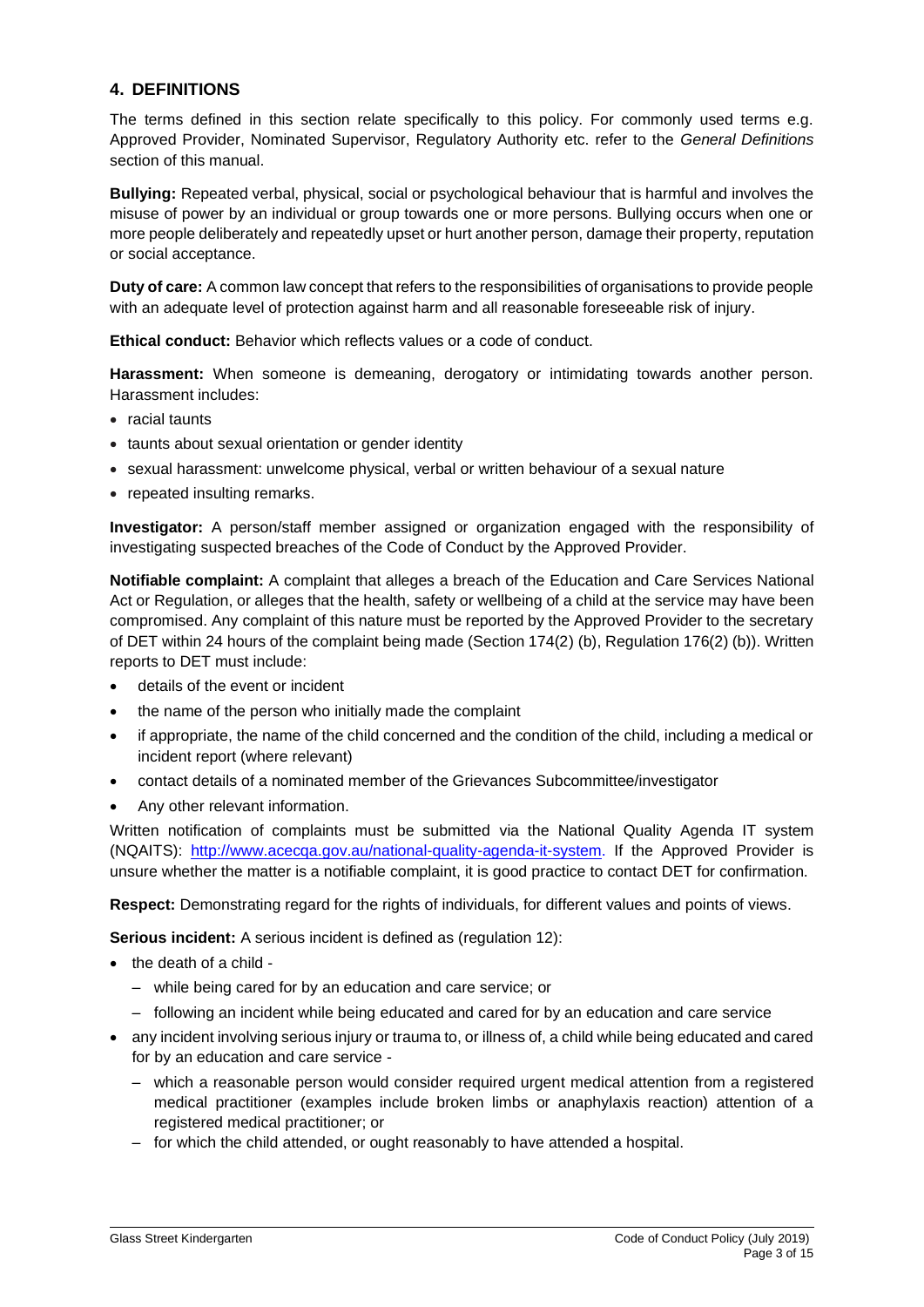- any incident where the attendance by emergency services at the education and care service premises was sought, or ought reasonably to have been sought
- any circumstances where a child being educated and cared for by an education and care service appears to be missing or cannot be accounted for;
	- appears to have been taken or removed from the education and care services premises in a manner that contravenes National Regulations;
	- is mistakenly locked in or locked out of the education and care service premises or any part of the premises.

The Regulatory Authority must be notified of a serious incident (section 174(2)(a)) **in writing in the case of:**

- the death of a child, as soon as practicable but within 24 hours of the death, or the time that the person becomes aware of the death
- any other serious incident, within 24 hours of the incident or the time that the person becomes aware of the incident

Written notification of serious incidents must be submitted via the ACECQA portal using the appropriate forms at <https://www.acecqa.gov.au/resources/applications>.

**Support:** Work in a co-operative and positive manner.

### **5. SOURCES AND RELATED POLICIES**

#### **Sources**

- Early Childhood Australia, *Code of Ethics*: [http://www.earlychildhoodaustralia.org.au/our](http://www.earlychildhoodaustralia.org.au/our-publications/eca-code-ethics/)[publications/eca-code-ethics/](http://www.earlychildhoodaustralia.org.au/our-publications/eca-code-ethics/)
- United Nations, *The Universal Declaration of Human Rights*: [http://www.un.org/en/universal](http://www.un.org/en/universal-declaration-human-rights/)[declaration-human-rights/](http://www.un.org/en/universal-declaration-human-rights/)
- United Nations, *Convention on The Rights of the Child*:<http://www.unicef.org/crc/>
- Victoria Legal Aid: [www.legalaid.vic.gov.au](http://www.legalaid.vic.gov.au/)
- Victorian Institute of Teaching The Victorian Teaching Profession Code of Conduct and Code of Ethics: [http://www.vit.vic.edu.au](http://www.vit.vic.edu.au/)

#### **Related policies**

- *Child Safe (formerly Child Protection) Policy*
- *Complaints and Grievances Policy*
- *Delivery and Collection of Children Policy*
- *Interactions with Children Policy*
- *Occupational Health and Safety Policy*
- *Privacy and Confidentiality Policy*
- *Relaxation and Sleep Policy*
- *Staffing Policy*

### **RESPONSIBILITIES**

#### **The Approved Provider or Persons with Management and Control is responsible for:**

- providing a safe environment for staff, contractors, volunteers, students on placement, parents/guardians, children and others attending the programs and activities of Glass Street Kindergarten
- providing guidance through leadership and by being a positive role model
- developing and updating/reviewing codes of conduct for Glass Street Kindergarten in collaboration with the Nominated Supervisor, staff, parents/guardians, children and others involved with the service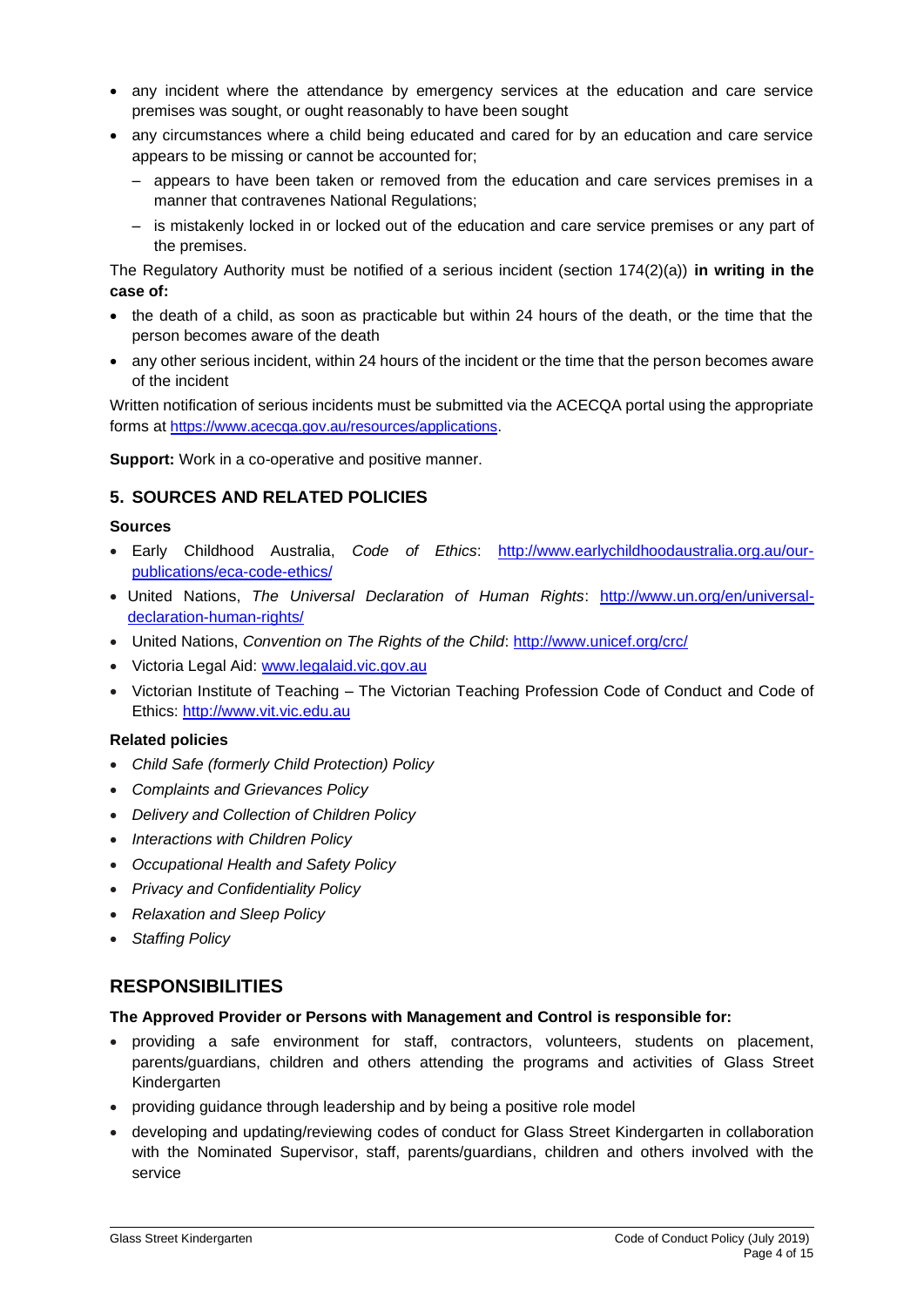- ensuring that staff, volunteers, students and parents/guardians are provided with a copy of this policy on employment, engagement or enrolment at the service and that the current codes of conduct are publicly displayed and promoted to everyone including contractors and visitors
- ensuring that staff complete and sign the *Code of Conduct Acknowledgement* and that these are filed with individual staff records upon engagement in the service
- ensuring that the codes of conduct are regularly discussed at staff meetings to reinforce expectations
- developing a culture of accountability within the service for complying with the code(s) of conduct and being prepared to respond when behavioural expectations are not adhered to
- ensuring that all children being educated and cared for at Glass Street Kindergarten are protected from harm and any hazard likely to cause injury (National Law: Section 167) and that the children know who to speak to about any concerns and that their concerns are followed-up
- working with the Nominated Supervisor, staff, students, volunteers, parents/guardians and others at the service to provide an environment that encourages positive interactions, supports constructive feedback and holds one another to the codes of conduct
- ensuring that parents/guardians of a child attending the service can enter the service premises at any time that the child is being educated and cared for, except where this may pose a risk to the safety of children or staff, or conflict with any duty of care of the Approved Provider, Nominated Supervisor or educators under the Law (Regulation 157)
- ensuring that contractors, volunteers, parent/guardians, students or visitors at the service are not placed in a situation where they are left alone with a child
- respecting individual abilities, needs, cultural practices and beliefs in all interactions, both verbal and non-verbal
- notifying DET in writing within 24 hours of a serious incident (refer to *Definitions*) or of a notifiable complaint (refer to *Definitions*) at the service (National Law: Sections 174(2)(b) and 174(4), National Regulations: Regulations 175(2)(c) and 176(2)(b)) via the NQAITS
- referring notifiable complaints (refer to *Definitions*), grievances or complaints that are unable to be resolved appropriately and in a timely manner to the Grievances Subcommittee/investigator (refer to *Complaints and Grievances Policy*)
- activating the *Complaints and Grievances Policy* on notification of a breach of the *Code of Conduct Policy*
- taking appropriate disciplinary or legal action, or reviewing the terms of employment in the event of misconduct or a serious breach of the *Code of Conduct Policy*
- contacting Police in an emergency situation where it is believed that there is an immediate risk, such as when violence has been threatened or perpetrated or where sexual abuse or grooming is suspected as outlined in the *Child Safe (formerly Child Protection) Policy*.

### **The Nominated Supervisor and Persons in Day-to-Day Charge is responsible for:**

- ensuring that the children educated and cared for at Glass Street Kindergarten are protected from harm and from any hazard likely to cause injury (National Law: Section 167)
- providing guidance through their leadership and by being a positive role model
- assisting the Approved Provider to develop codes of conduct for staff and parents/guardians, students, contractors, volunteers and visitors
- completing and signing the *Code of Conduct Acknowledgement* for staff
- adhering to the Code of Conduct for staff at all times
- informing the Approved Provider in the event of a serious incident (refer to *Definitions*), of a notifiable complaint (refer to *Definitions*) or of a breach of the *Code of Conduct Policy*
- contacting Police in an emergency situation where it is believed that there is an immediate risk, such as when violence has been threatened or perpetrated, or where sexual abuse or grooming is suspected as outlined in the *Child Safe (formerly Child Protection) Policy*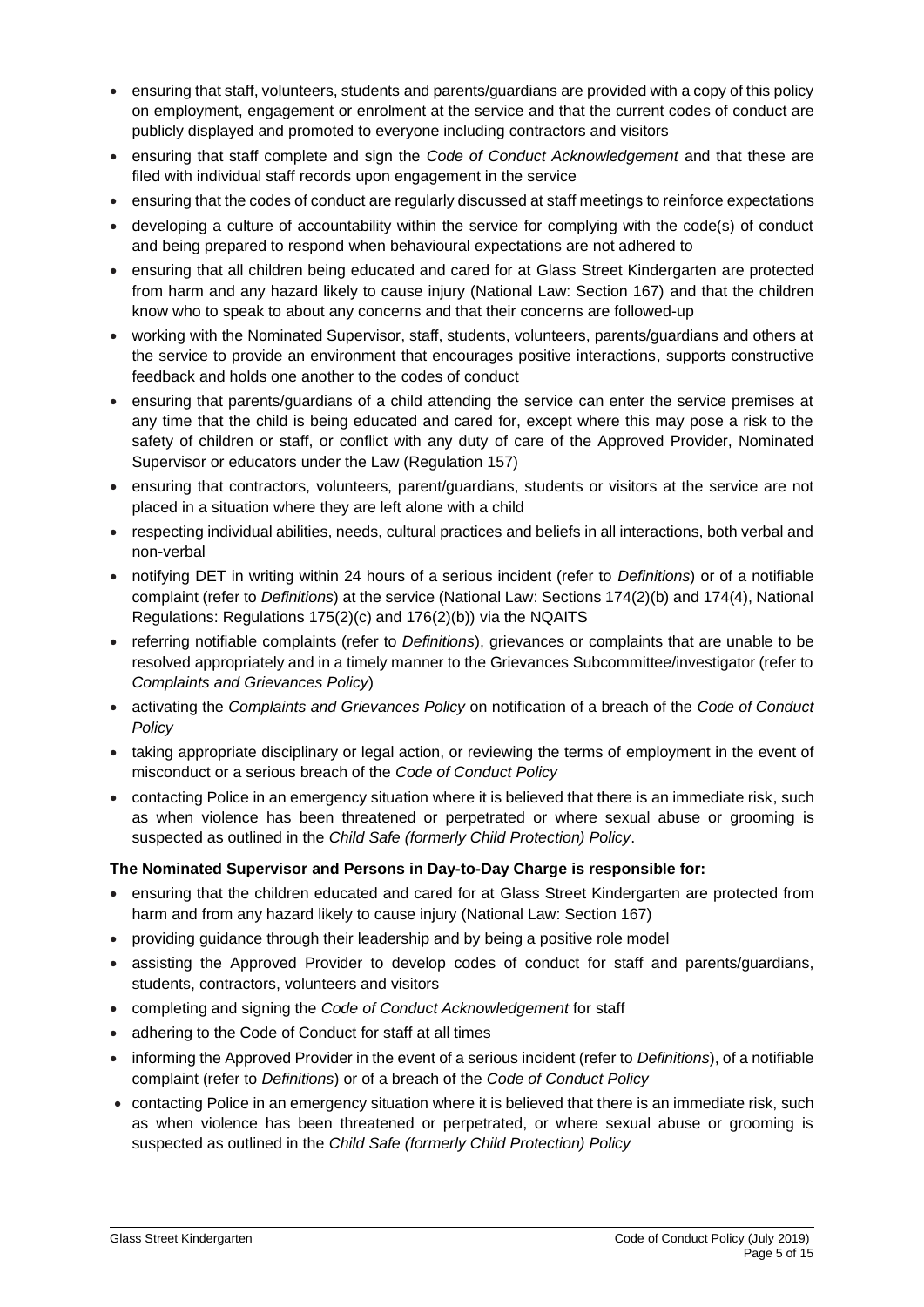- working with the Approved Provider, staff, students, volunteers, parents/guardians and others at the service to provide an environment that encourages positive interactions, supports constructive feedback and holds one another to the codes of conduct
- ensuring that parents/guardians, students and volunteers sign the code of conduct
- ensuring that parents/guardians of a child attending the service can enter the service premises at any time that the child is being educated and cared for, except where this may pose a risk to the safety of children or staff, or conflict with any duty of care of the Approved Provider, Nominated Supervisor or educators under the Law (Regulation 157)
- developing practices and procedures to ensure that parent/guardians, students, contractors, volunteers or visitors at the service, are not placed in a situation where they are left alone with a child
- respecting individual abilities, needs, cultural practices and beliefs in all interactions, both verbal and non-verbal
- understanding and accepting that serious breaches of this code will be deemed misconduct and may lead to disciplinary or legal action, or a review of their employment.

### **All staff are responsible for:**

- assisting the Approved Provider to develop a code of conduct for staff
- completing and signing the *Code of Conduct Acknowledgement*
- adhering to the code of conduct for staff at all times
- providing guidance to students, volunteers, parents/guardians, students and visitors through positive role modelling and, when appropriate, clear and respectful directions
- working with the Approved Provider, Nominated Supervisor, their colleagues, students, volunteers, parents/guardians and others at the service to provide an environment that encourages positive interactions, supports constructive feedback and holds one another to the codes of conduct
- ensuring that parents/guardians, students, contractors, volunteers and visitors at the service are not placed in a situation where they are left alone with a child
- informing the Approved Provider in the event of a serious incident (refer to *Definitions*), of a notifiable complaint (refer to *Definitions*) or of a breach of the *Code of Conduct Policy*
- contacting Police in an emergency situation where it is believed that there is an immediate risk, such as when violence has been threatened or perpetrated or where sexual abuse or grooming is suspected as outlined in the *Child Safe (formerly Child Protection) Policy*.
- respecting individual abilities, needs, cultural practices and beliefs in all interactions, both verbal and non-verbal
- understanding and accepting that serious breaches of this code will be deemed misconduct and may lead to disciplinary or legal action, or a review of their employment.

#### **Parents/guardians are responsible for:**

- reading the *Code of Conduct Policy*
- completing and signing the Code of Conduct for parents/guardians
- abiding by the Code of Conduct for parents/guardians
- complying with all policies of the service.

**Students, contractors, volunteers and visitors while at the service, are responsible for following this policy and its procedures.**

### **EVALUATION**

In order to assess whether the values and purposes of the policy have been achieved, the Approved Provider will:

- regularly seek feedback from everyone affected by the policy regarding its effectiveness
- monitor the implementation, compliance, complaints and incidents in relation to this policy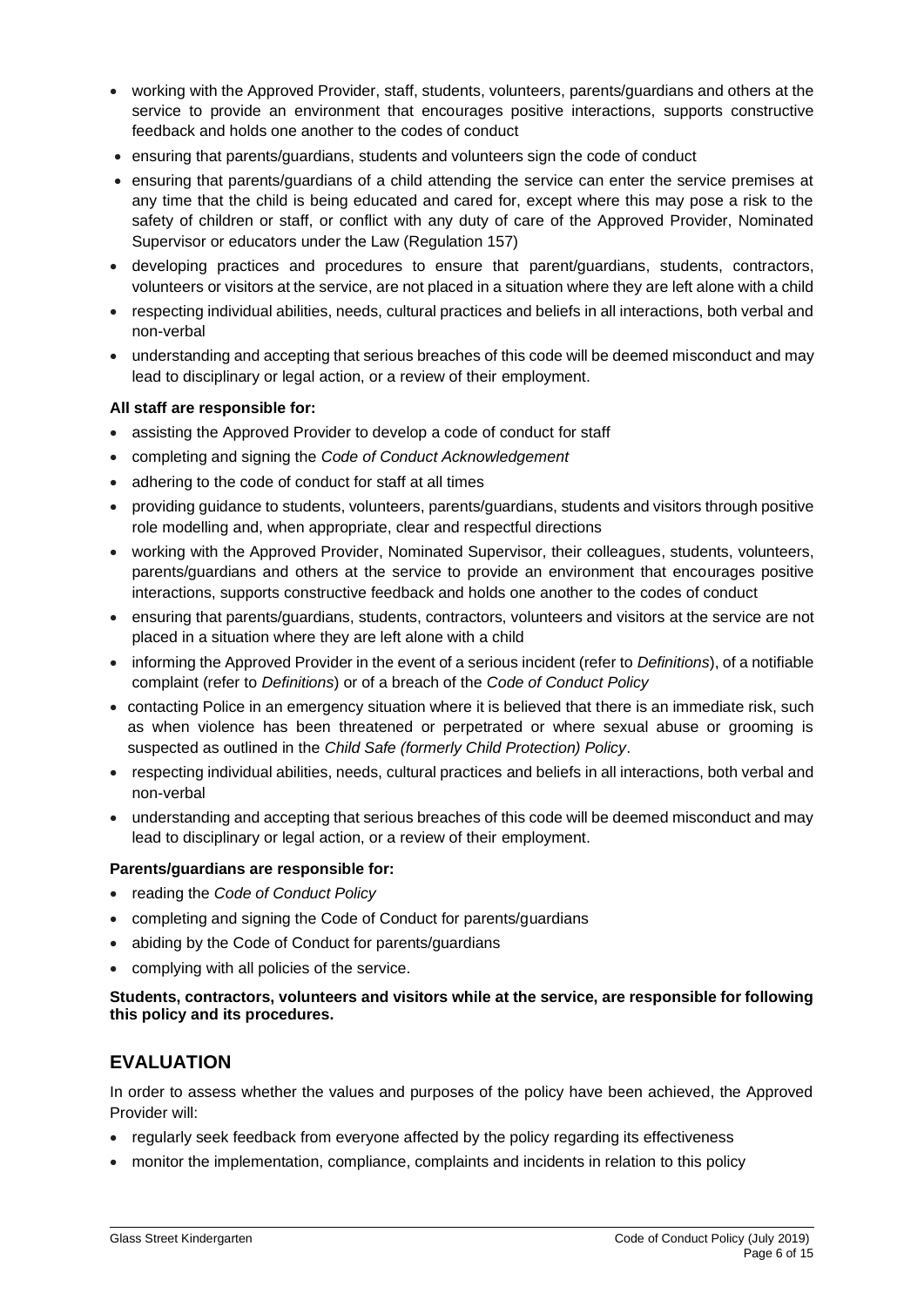- assess whether a satisfactory resolution has been achieved in relation to issues arising from this policy
- keep the policy up to date with current legislation, research, policy and best practice
- revise the policy and procedures as part of the service's policy review cycle, or as required
- notify parents/guardians at least 14 days before making any changes to this policy or its procedures.

# **ATTACHMENTS**

- Attachment 1: Code of Conduct for Behaviour with Children
- Attachment 2: Code of Conduct for Approved Provider, Nominated Supervisor and All Staff
- Attachment 3: Code of Conduct Acknowledgement for Staff
- Attachment 4: Code of Conduct for Parents/Guardians, Students, Contractors and Volunteers
- Attachment 5: Code of Conduct Acknowledgement for Parents/Guardians, Students, Contractors and Volunteers

### **NOTES**

- NOTE A: Physical Contact with Children at Glass Street Kindergarten
- NOTE B: Being Alone with a Child at Glass Street Kindergarten
- NOTE C: Children Used to Meet the Needs of Adults

### **AUTHORISATION**

This policy was adopted by the Approved Provider of Glass Street Kindergarten on 9 June 2020.

### **REVIEW DATE: JUNE 2023**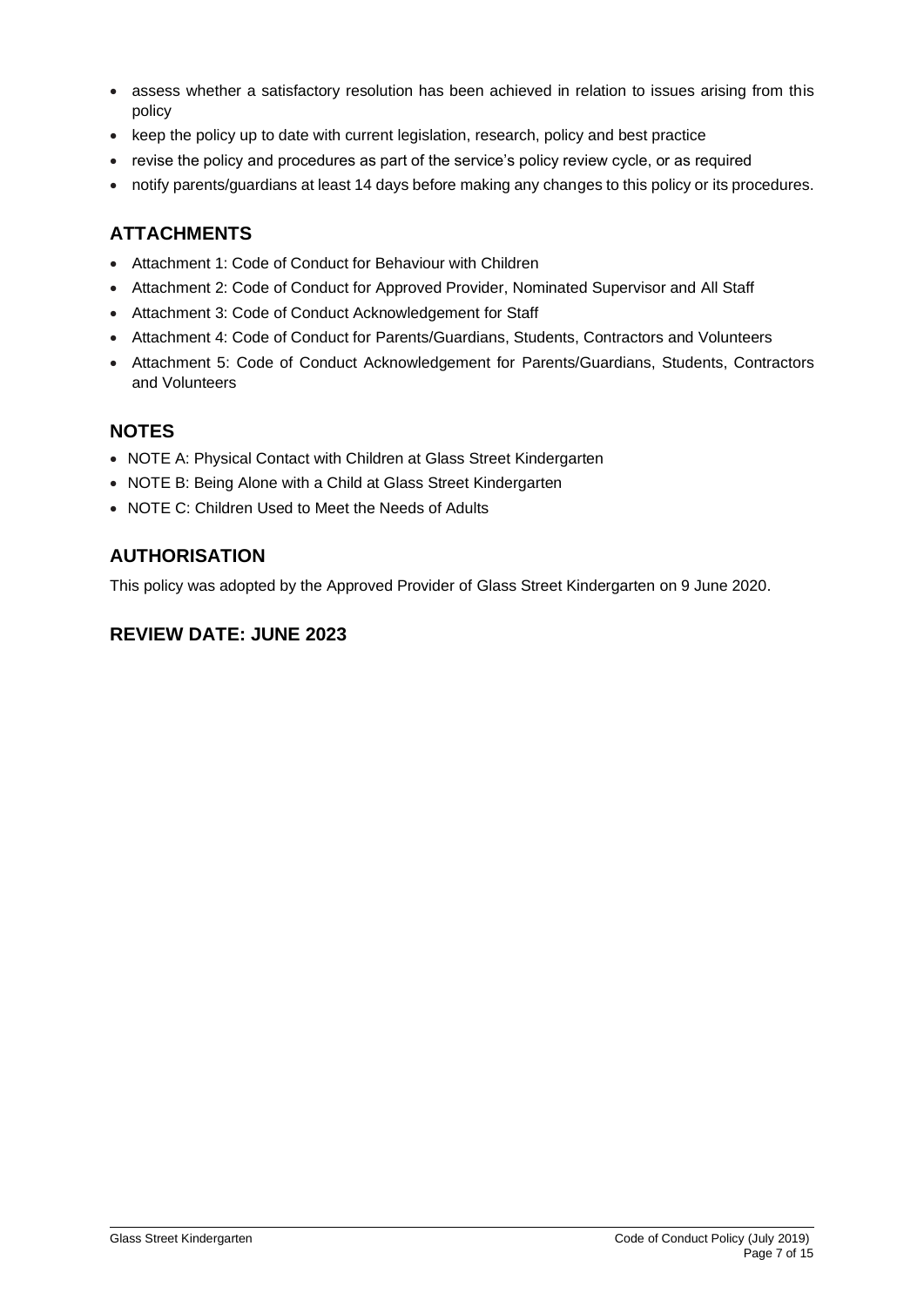# **ATTACHMENT 1 Code of Conduct for Behaviour with Children**

Attachment 1 outlines appropriate standards of behaviour by all people towards children at Glass Street Kindergarten. This attachment should be read in conjunction with the following codes of conduct (Attachments 2 and 4) as they apply to you.

The Child Safety Team will be made up of the executive committee members of the Glass Street Kindergarten's Committee of Management (i.e. the President, Vice President, Treasurer and Secretary)

This Code of Conduct aims to protect children and reduce any opportunities for abuse or harm to occur. It also helps staff, parents and volunteers by providing them with guidance on how to best support children and how to avoid or better manage difficult situations. All persons who attend Glass Street Kindergarten are required to comply.

All staff, volunteers, visitors and parents are required to observe child safe principles and expectations for appropriate behaviour towards, and in the company of, children as noted below.

All persons at Glass Street Kindergarten are responsible for supporting the safety, participation, wellbeing and empowerment of children by:

- 1. complying with Glass Street Kindergarten's guidelines on physical contact with children (see Note A)
- 2. respecting the privacy of children and their families, and only disclosing information to people who have a need to know
- 3. reporting any allegations of child abuse to the Child Safety Team at Glass Street Kindergarten, the police and/or child protection and a record of this report is placed on the child's file
- 4. reporting any child safety concern to the Child Safety Team at Glass Street Kindergarten and a record of this report is placed on the child's file

#### **All persons must not:**

- 1. Develop any 'special' relationships with children that could be seen as favouritism (for example, special treatment for specific children such as being allowed to enter the office)
- 2. Seek to use children in any way to meet the needs of adults including doing errands of a personal nature (see Note C)
- 3. Exhibit behaviours with children which may be construed as unnecessarily physical (see Note A)
- 4. Put children at risk of abuse (for example, by allowing a child to be out of clear sight with an adult) (see Note B)
- 5. Use prejudiced, oppressive or aggressive behaviour or language with children
- 6. Engage in discussion of a mature or adult nature in the presence of children (for example, personal social activities)
- 7. Expose children to age-inappropriate words and language (including through popular music)
- 8. Express personal views on culture, race or sexuality in the presence of children
- 9. Have contact with a child or their family outside of Glass Street Kindergarten without the knowledge and/or consent of the Child Safety Team
- 10. Exchange personal contact details such as phone number, social networking site or email address with children or their families
- 11. Engage in rough or physical games with children (see Note A)
- 12. Have online contact with a child or their family that is outside the boundaries of what is normally expected for a staff member
- 13. Ignore or disregard any suspected or disclosed child abuse.

#### **NOTE A: Physical Contact with Children at Glass Street Kindergarten**

Any physical contact with children must always take place in an open area where other people are present. This includes during working bees and social events that occur outside kindergarten session times.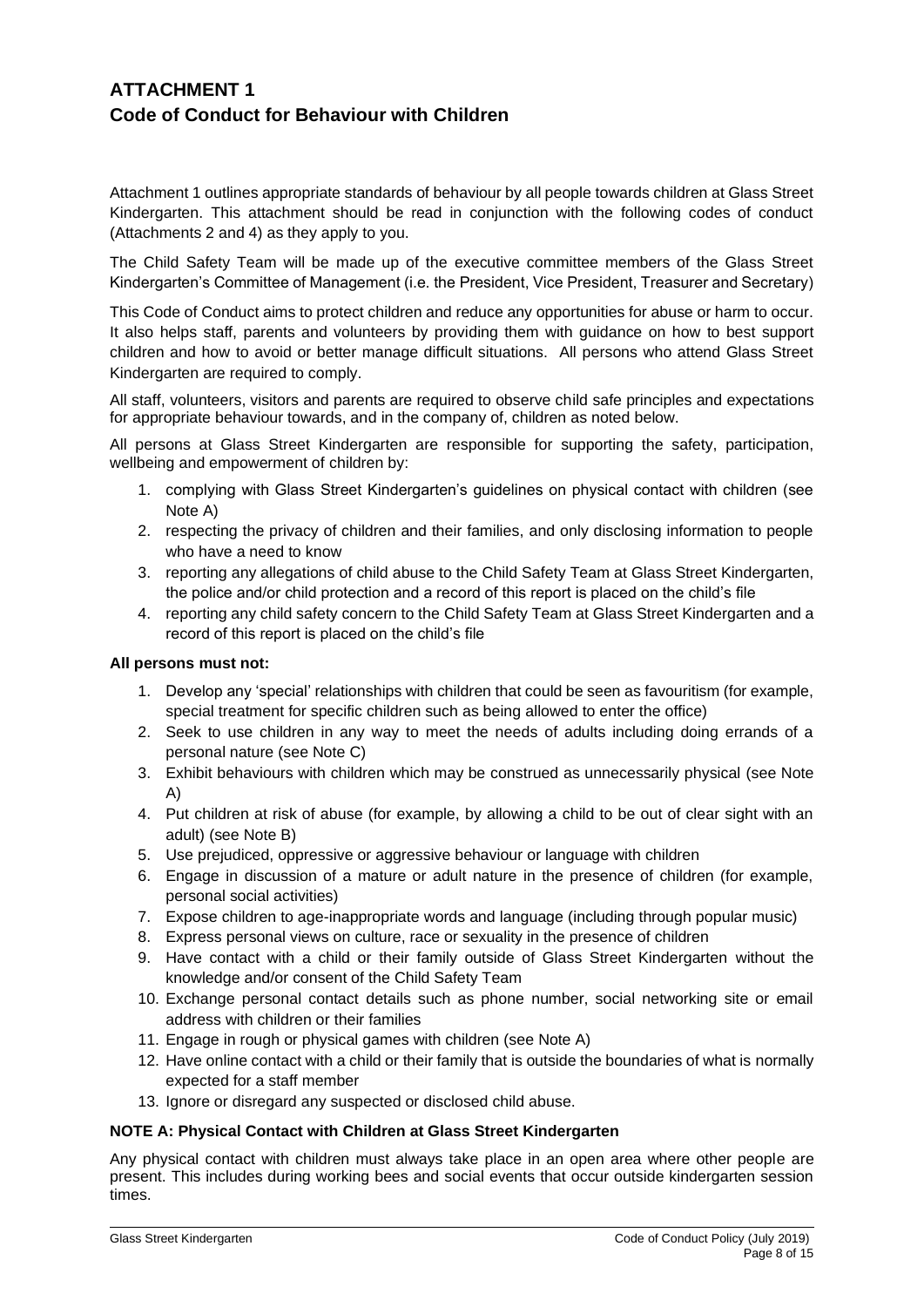Children are not allowed to enter the office, kitchen, storeroom or outside storage sheds.

Children are only allowed to enter the adult toilet if they are accompanied by their parent or guardian.

All personnel are strongly advised to think and consider any physical contact with children and judge whether it is needed and appropriate and whether a non-physical response could suffice.

Appropriate physical contact with children could include:

- Helping or assisting a sick, injured or distressed child
- Holding hands when escorting children on an excursion
- Helping a child with toileting (if required)
- Helping a child to change soiled or dirty clothes
- Assisting a child with a disability with a task (if required)
- Sitting next to a child when reading a story
- Modelling a sport or other skill
- Accepting a hug (hugs should not be initiated by the adult)
- Passing affirmative contact in the presence of others (high fives or a pat on the back)

Inappropriate physical contact with children could include:

- Any contact of a sexual nature
- Any contact of a violent or abusive nature (including yelling)
- Any contact of an overly affectional nature such as cuddling
- Any contact made in anger or frustration, for example, pulling a child into line or grasping a child in any manner while giving a reprimand
- Any contact initiated by the child that crosses personal boundaries, for example, a child offering to massage an adult's shoulders, a protracted hug or a kiss. In these situations, the contact should be declined and/or diverted and the child distracted and gently rebuffed. Repeated instances should be noted on the child's file and discussed with a member of the Child Safety Team.
- Any rough play.
- Any dancing where there is physical contact between the adult and child.

#### **NOTE B: Being Alone with a Child at Glass Street Kindergarten**

There may be occasions when an adult is alone with a child at Glass Street Kindergarten, for example:

- o administering of first aid,
- $\circ$  monitoring a child who is unwell and is awaiting collection by a parent/guardian
- o assisting with toileting
- o assisting to change soiled, wet or dirty clothing

In all cases when an adult is alone with a child, all reasonable steps must be taken to ensure that the activity is legitimate, open and transparent. This can be achieved by taking some or any of the following measures:

- any situation where an adult is alone in an enclosed room without windows should be avoided
- if an adult has cause to be alone with a child, for example, if administering first aid, he/she should ensure that another adult is aware of the situation and its purpose and if possible, the adult and child should move to a position where they are visible to other adults. Another adult should actively monitor the situation.
- In the case of a child seeking comfort, this should occur in an area where others are present and the child can be reassured and physically comforted in the presence of others.

#### **NOTE C: Children Used to Meet the Needs of Adults**

Glass Street Kindergarten recognises that children, staff, parents and others work together in many ways to achieve various outcomes. In many instances, adults are required to instruct children to assist in tasks not specifically linked to the kindergarten's primary activities. These may include helping to set up or packing up. Glass Street Kindergarten endorses these tasks as normal daily kindergarten life and recognises that they help build a sense of responsibility.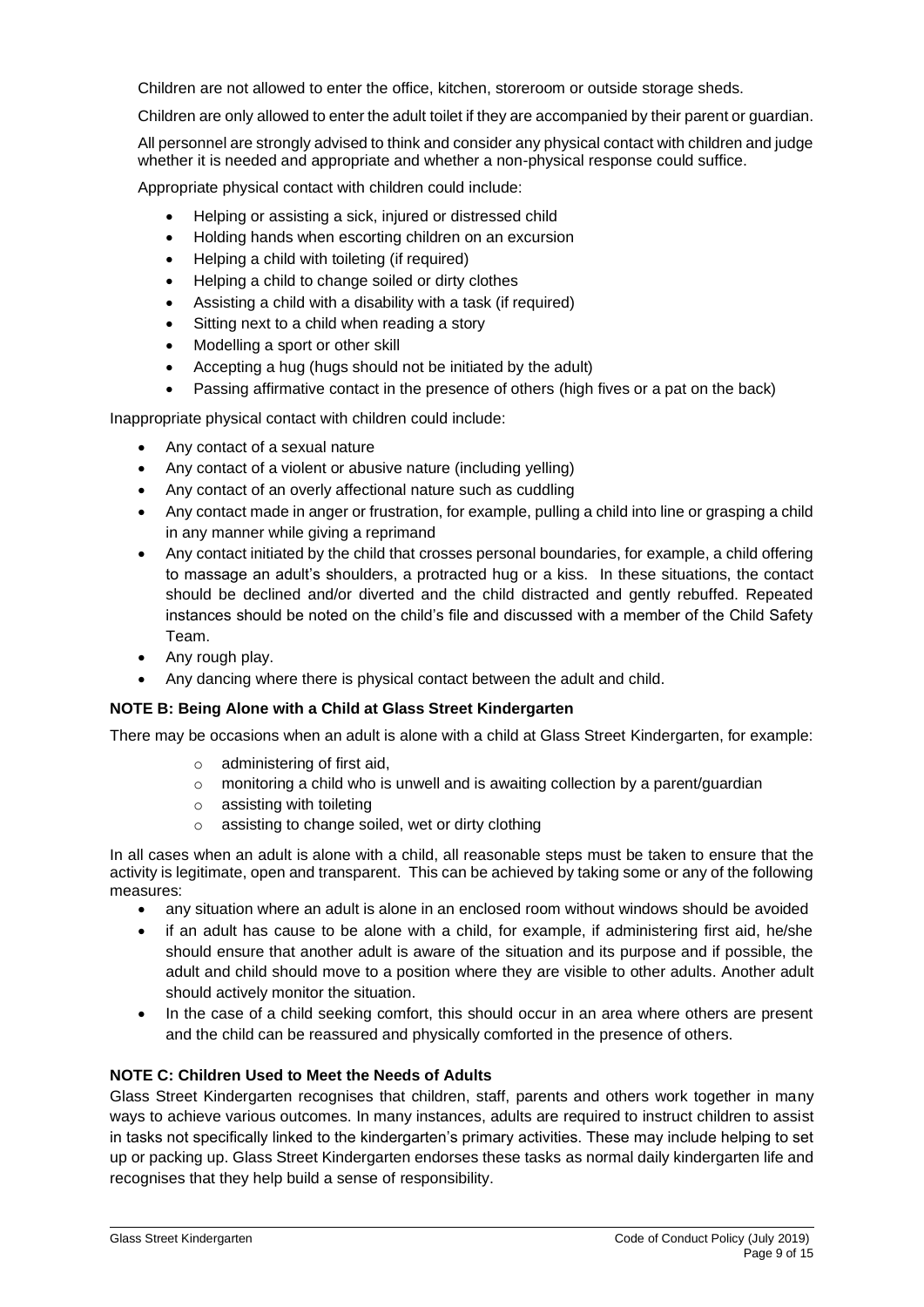However, tasks that have no link to the kindergarten but are more personal, such as fetching a teacher's sun hat from the office, are not to take place. Although children may enjoy this personal responsibility, the use of children to meet the personal needs of an adult, even if an innocent one, blurs the boundaries and relationship roles and leaves children vulnerable to agreeing to inappropriate requests from adults.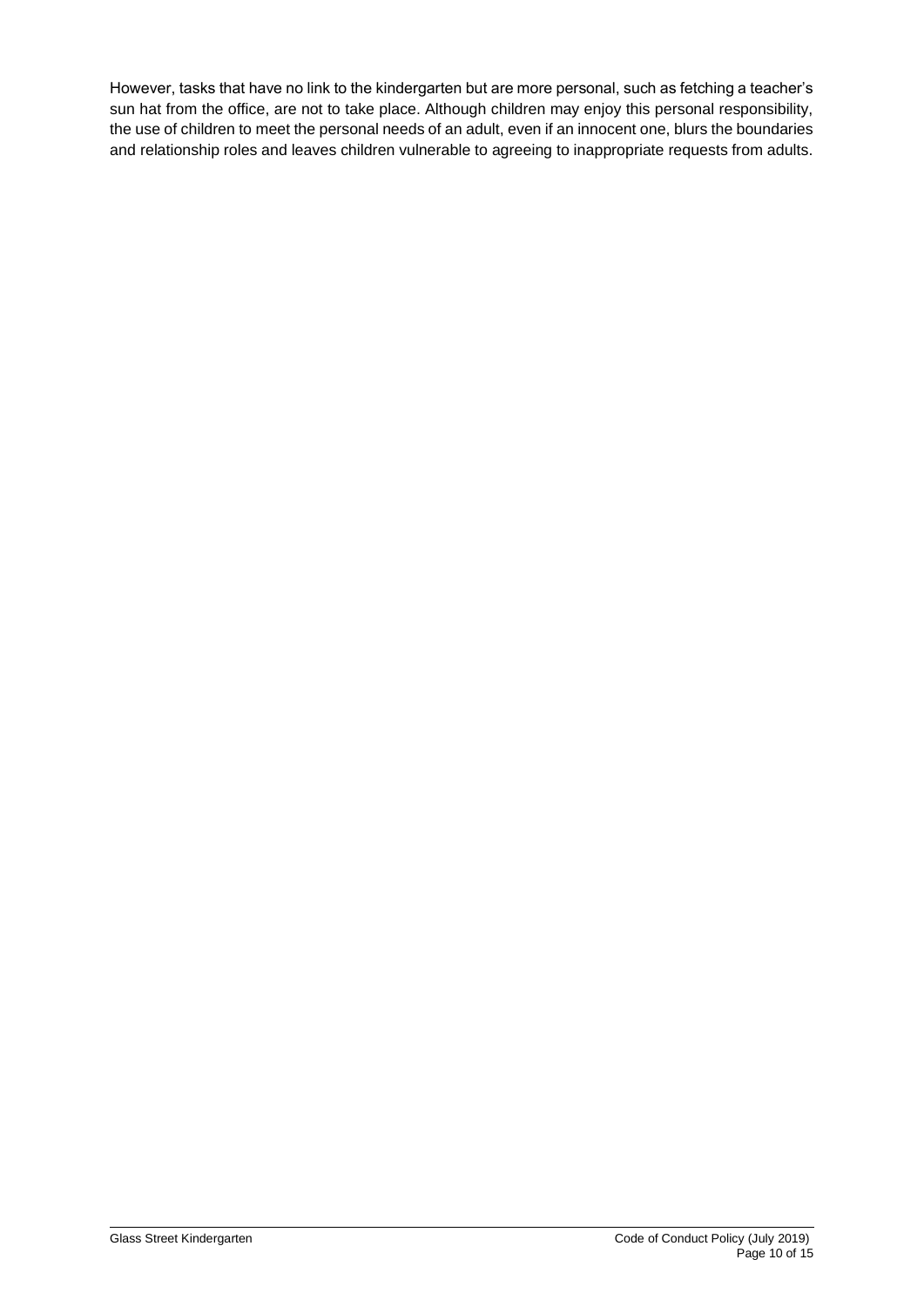# **ATTACHMENT 2**

# **Code of conduct for the Approved Provider, Persons with Management and Control, Nominated Supervisor and all staff<sup>1</sup>**

The Approved Provider, Persons with Management and Control, Nominated Supervisor and all staff at Glass Street Kindergarten are responsible for promoting the safety and wellbeing of children and their families by:

- welcoming all children and their families and being inclusive
- treating everyone with respect, including listening to and valuing their ideas and opinions
- contributing to a culture of child safety
- adhering to the *Child Safe (formerly Child Protection) Policy* and all other policies
- taking all reasonable steps to protect children from abuse
- respecting the privacy of children and their families, and only disclosing information to people who have a need to know as required under the *Privacy and Confidentiality Policy*
- reporting and acting on any breaches of this Code of Conduct, complaints or concerns.

#### **Professional responsibilities**

The Approved Provider, Persons with Management and Control, Nominated Supervisor and all staff demonstrate our commitment to our professional responsibilities by:

- undertaking duties in a competent, timely and responsible way
- ensuring our knowledge and expertise is up to date and relevant to our roles
- being aware of the role of other professionals and agencies and working collaboratively and within the limits of our professional expertise
- understanding and complying with legal obligations in relation to:
	- − discrimination, harassment and vilification
	- − negligence
	- − grooming
	- − disclosure of child sexual abuse
	- − protection of a child from child sexual abuse
	- − mandatory reporting
	- − privacy and confidentiality
	- − occupational health and safety, including emergency evaluation procedures
	- − raising any complaints or grievances in accordance with the Complaints and Grievances Policy
	- − maintaining teacher registration and Working with Children checks as applicable.
- raising any complaints or grievances in accordance with the *Complaints and Grievances Policy.*

#### **Relationships with children**

The Approved Provider, Persons with Management and Control, Nominated Supervisor and all staff at Glass Street Kindergarten demonstrate our commitment to high-quality education and care for children by:

- encouraging children to express themselves and their opinions
- allowing children to undertake experiences that develop self-reliance and self-esteem
- maintaining a safe environment for children
- being a positive role model at all times
- speaking to children in an encouraging and positive manner

<sup>1</sup> This attachment was informed by the Victorian Institute of Teaching's *The Victorian Teaching Profession Code of Conduct* and *A Guide for Creating A Child Safe Organisation*, available from the Commission for Children and Young People (refer to *Sources)*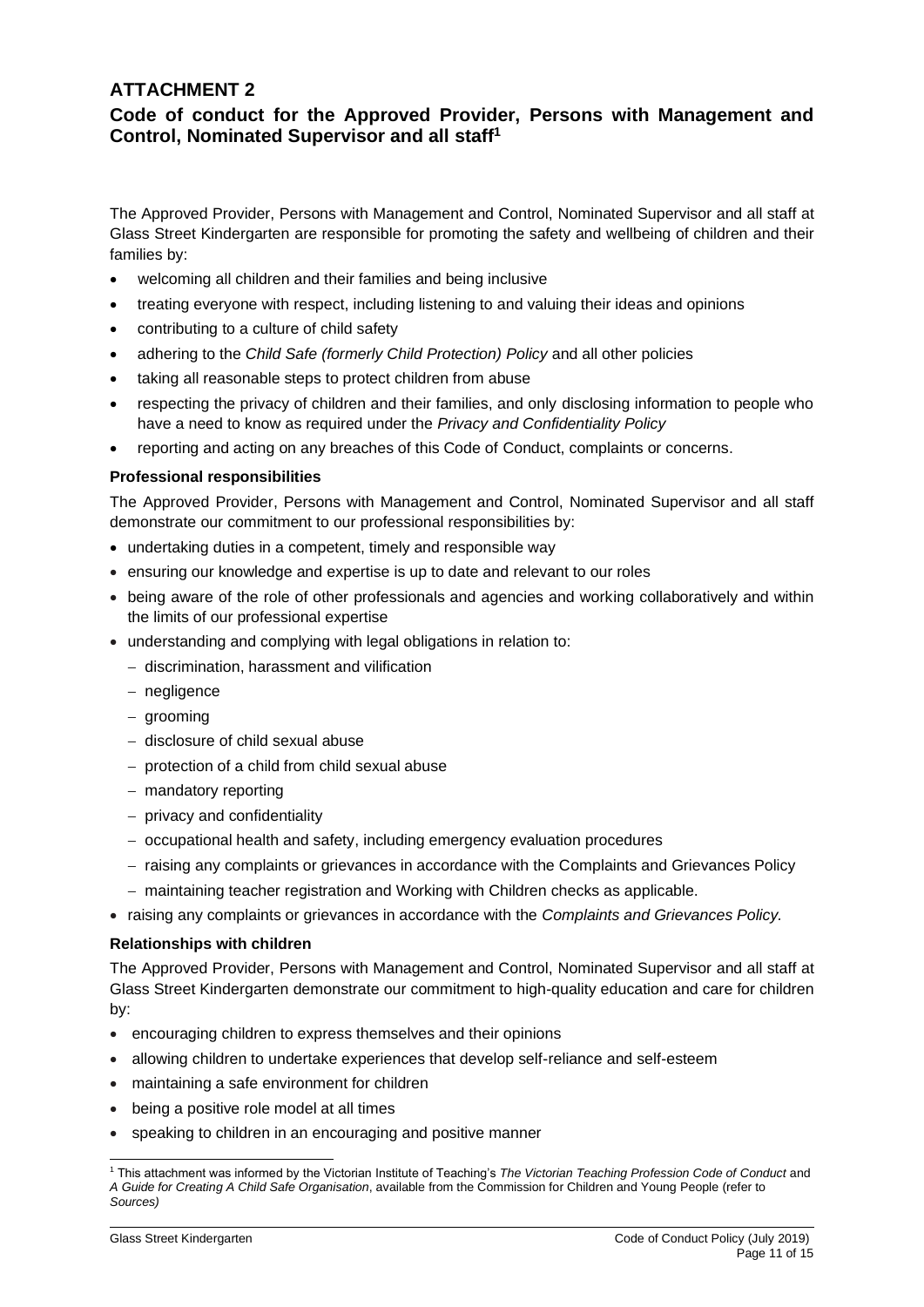- giving each child positive guidance and encouraging appropriate behaviour
- providing opportunities for children to interact and develop respectful and positive relationships with each other, and with other staff members and volunteers at the service
- regarding all children equally, and with respect and dignity
- having regard to their cultural values and supporting them to express their culture
- respecting individual difference including age, physical and intellectual development, and catering for the abilities of each child at the service
- working with children in an open and transparent way by informing other staff about the work being done with children
- encouraging and assisting children to undertake activities of a personal nature for themselves e.g. toileting and changing clothes
- informing children if physical contact is required for any purpose, asking them if they are comfortable with this interaction and complying with the *Interactions with Children policy*.

### **Relationships with parents/guardians and families**

In our relationships with parents/guardians and families, the Approved Provider, Nominated Supervisor and all staff demonstrate our commitment to collaboration by:

- working collaboratively with parents/guardians and families
- considering the perspective of parents/guardians and families when making decisions that impact on the education and care of their child
- communicating with parents/guardians and families in a timely and sensitive manner
- responding to concerns expressed by parents/guardians and families in a timely and appropriate manner.

### **Relationships with employer and between colleagues**

In relationships with the Approved Provider, Persons with Management and Control, Nominated Supervisor and between colleagues, staff demonstrate collegiality by:

- encouraging others to act in accordance with this Code of Conduct and taking action when they observe behaviours which are outside of the Code of Conduct
- developing relationships based on mutual respect, equity and fairness
- working in partnership in a courteous, respectful and encouraging manner
- valuing the input of others
- sharing expertise and knowledge in appropriate forums, and in a considered manner
- respecting the rights of others as individuals
- giving encouraging and constructive feedback, and respecting the value of different professional approaches
- being prepared to have difficult conversations and use constructive processes to address differences of opinion.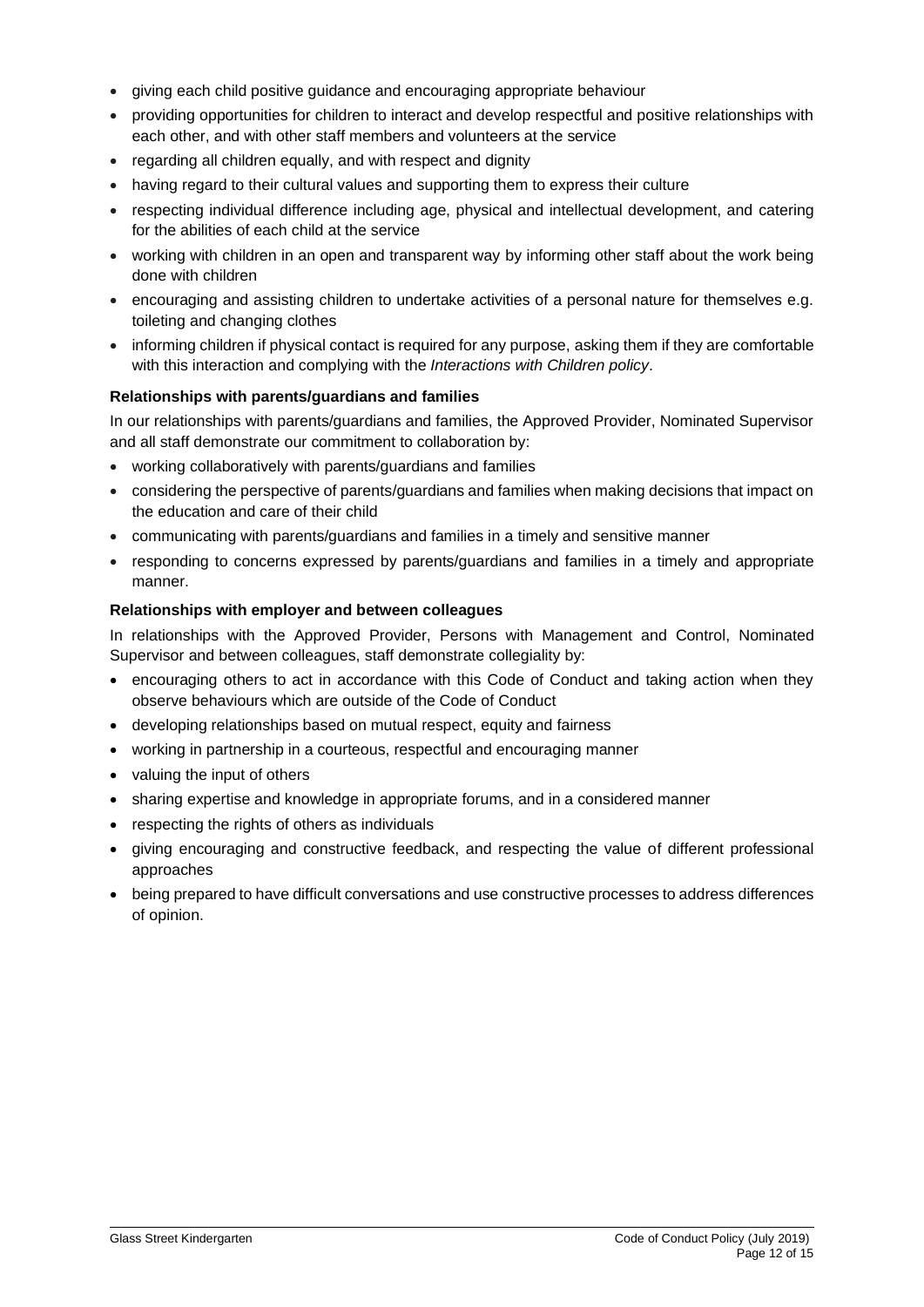# **ATTACHMENT 3 Code of Conduct Policy Acknowledgement for Staff**

I hereby acknowledge that on [Date], I received a copy of the *Code of Conduct Policy* for Glass Street Kindergarten.

I have read the policy and I understand its contents.

I commit to abiding by the Code of Conduct and fulfilling my responsibilities as outlined in this policy while working at Glass Street Kindergarten.

I understand that the Approved Provider will address any breach of this policy, and that any *serious* breach could lead to disciplinary or legal action.

| Signature         | Name (please print) | Date |
|-------------------|---------------------|------|
| Witness signature | Name (please print) | Date |

Thank you for your contribution to making Glass Street Kindergarten an open, safe, welcoming and friendly environment.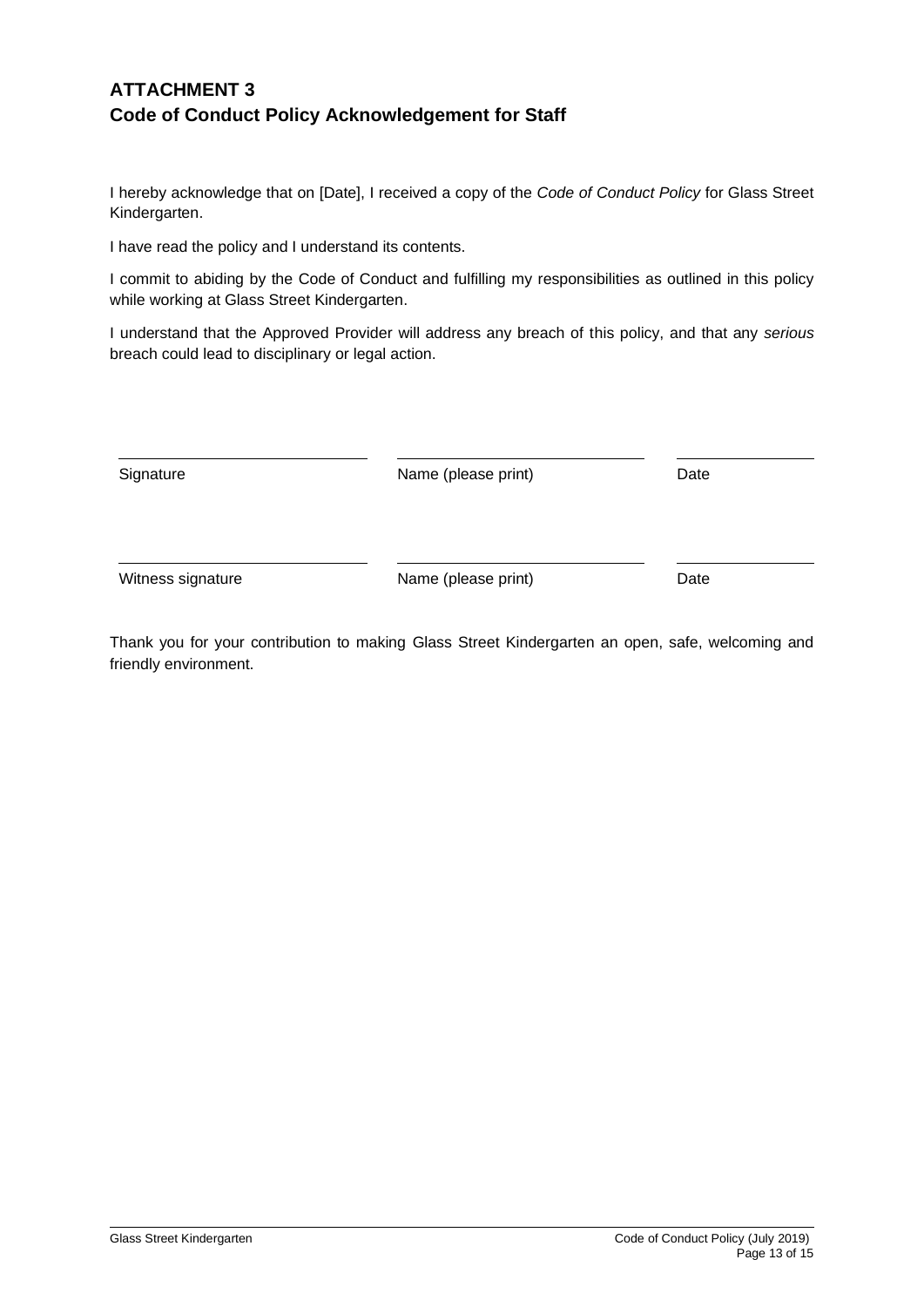# **ATTACHMENT 4**

# **Code of conduct for parents/guardians, students, volunteers, contractors and visitors**

I commit to contributing to creating an environment at Glass Street Kindergarten that:

- respects the rights of the child and values diversity
- acknowledges the vulnerability of Aboriginal children, children from a culturally and linguistically diverse background and children with a disability and has zero tolerance of discrimination
- maintains a duty of care (refer to *Definitions*) towards all children at the service
- is committed to the safety and wellbeing of each child at the service
- is committed to the safety and wellbeing of all staff at the service
- provides a safe and secure environment for all at the service
- provides an open, welcoming environment in which everyone's contribution is valued and respected
- is committed to communicating openly and honestly
- is committed to continually learning how to be inclusive and respectful of cultural needs
- encourages parents/guardians, volunteers, students and community members to support and participate in the program and activities of the service.

#### **Relationships with children**

In our relationships with children, I commit to:

- being a positive role model at all times
- encouraging children to express themselves and their opinions
- allowing children to undertake experiences that develop self-reliance and self-esteem
- maintaining a safe environment for children
- speaking to children in an encouraging and positive manner
- giving each child positive guidance and encouraging appropriate behaviour
- regarding all children equally, and with respect and dignity
- having regard to each child's cultural values
- respecting individual difference including age, physical and intellectual development, and catering for the abilities of each child at the service.

### **Relationships with the Approved Provider, Persons with Management and Control, Nominated Supervisor, staff and others**

In my relationships with the Approved Provider, Nominated Supervisor, staff, other parents/guardians, volunteers and visitors I commit to:

- reading and abiding by the *Code of Conduct Policy*
- developing relationships based on mutual respect
- working in partnership in a courteous, respectful and encouraging manner
- valuing the input of others
- sharing our expertise and knowledge in a considered manner
- respecting the rights of others as individuals
- giving encouraging and constructive feedback, and respecting the value of different professional approaches
- respecting the privacy of children and their families and only disclosing information to people who have a need to know as required under the Privacy and Confidentiality policy
- following the directions of staff at all times
- treating the kindergarten environment with respect
- raising any concerns, including concerns about safety, as soon as possible with staff to ensure that they can be resolved efficiently
- raising any complaints or grievances in accordance with the *Complaints and Grievances Policy.*